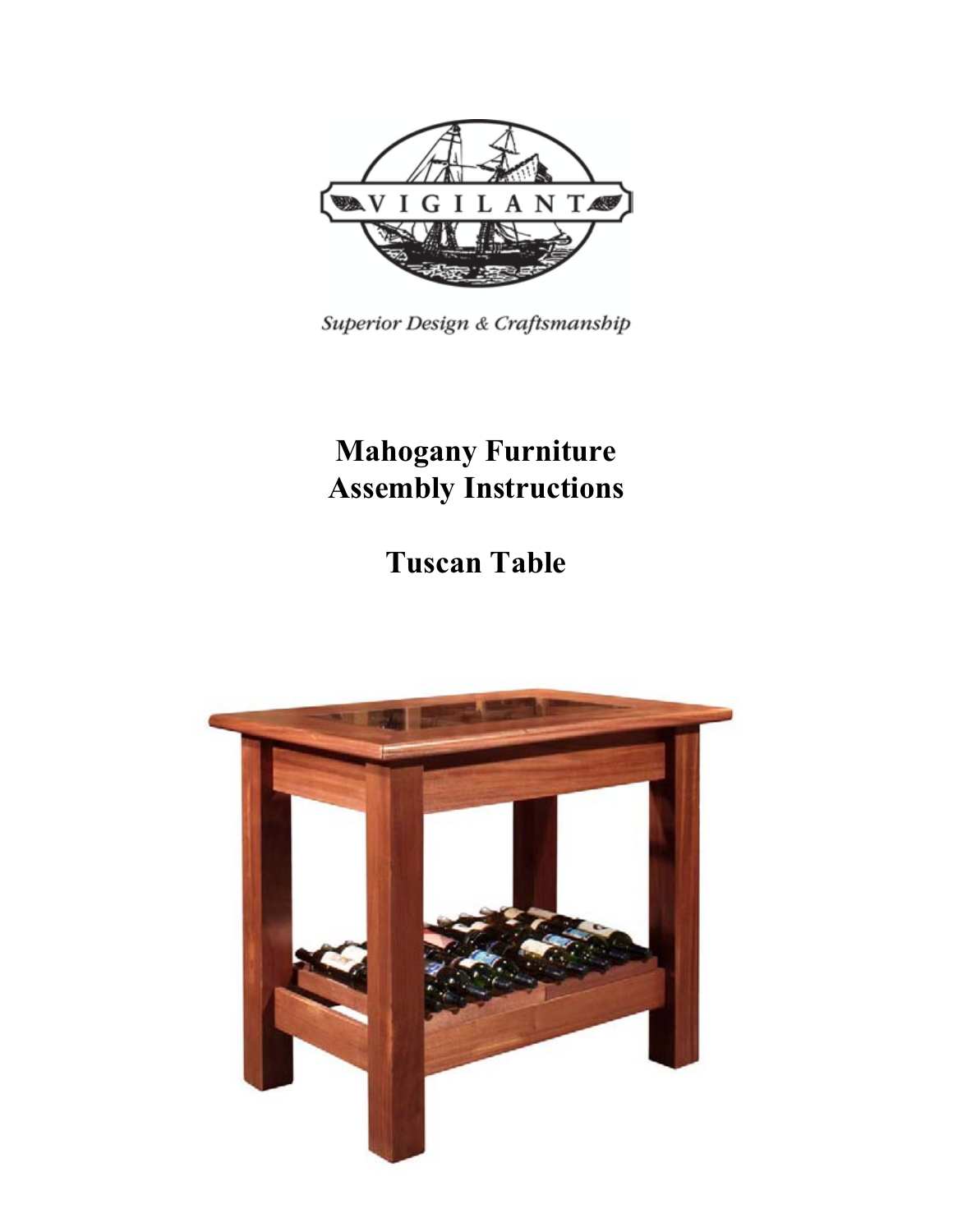### **Parts List:**

Before starting, carefully review the parts and quantities against the parts list to make sure you have everything you need. Then read through the instructions, taking time to familiarize yourself with the pieces and steps.

#### **Tools Required for Assembly:**

- Phillips Head Screwdriver
- Mallet (provided)



#### **72" Tuscan Table**

Tabletop (72" long) 2 Bottom Stretchers (58" long) 2 Top Skirts (58" long) Right Side End Assembly (38 ½" tall) Left Side End Assembly (38 ½" tall)

#### **48" Tuscan Table**

Tabletop (48" long) 2 Bottom Stretchers (34" long) 2 Top Skirts (34" long) Right Side End Assembly (38 ½" tall) Left Side End Assembly (38 ½" tall)

#### **32" Tuscan Table**

Tabletop (32" long) 2 Bottom Stretchers (18" long) 2 Top Skirts (18" long) Right Side End Assembly (38 ½" tall) Left Side End Assembly(38 ½" tall)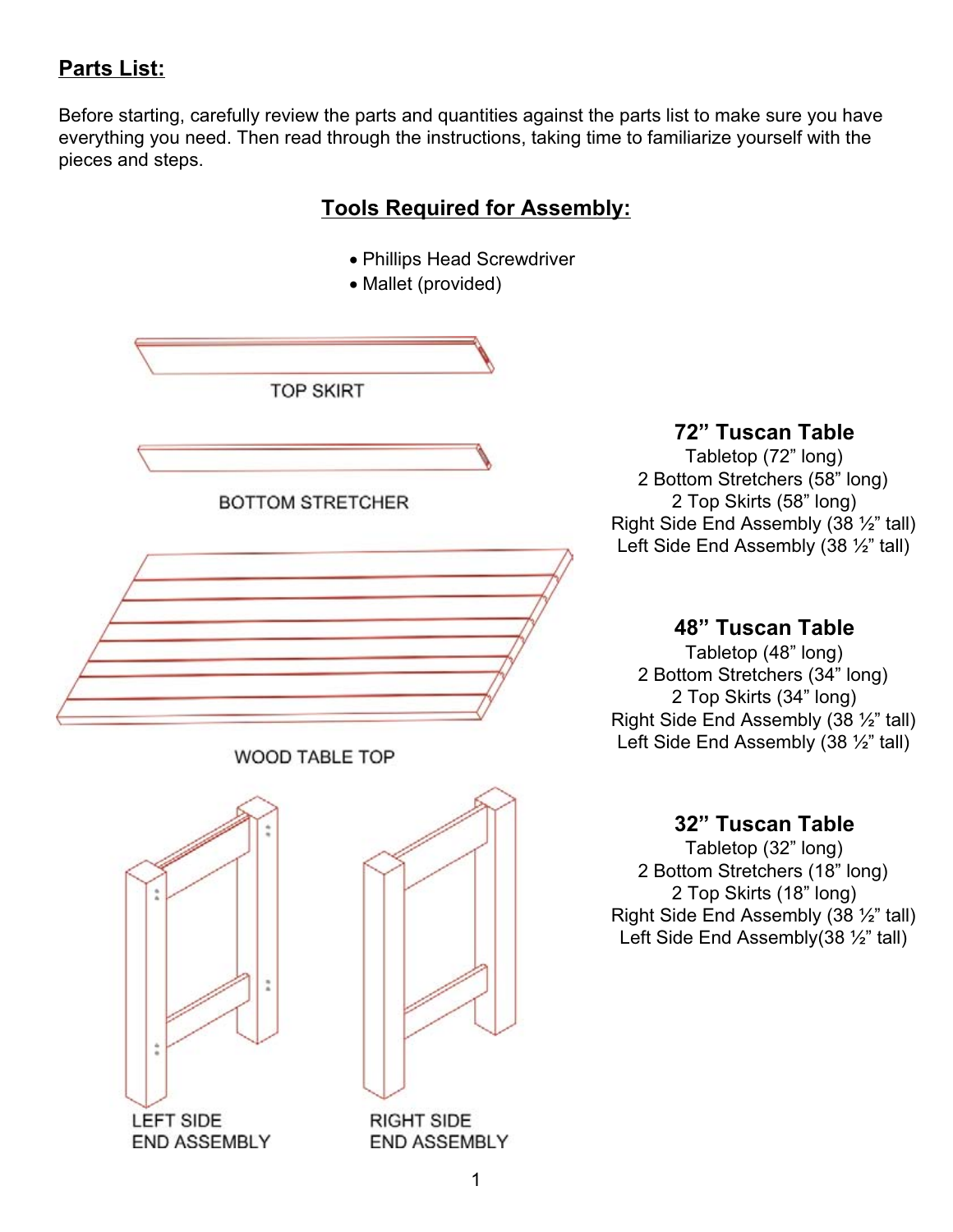

**Exploded View**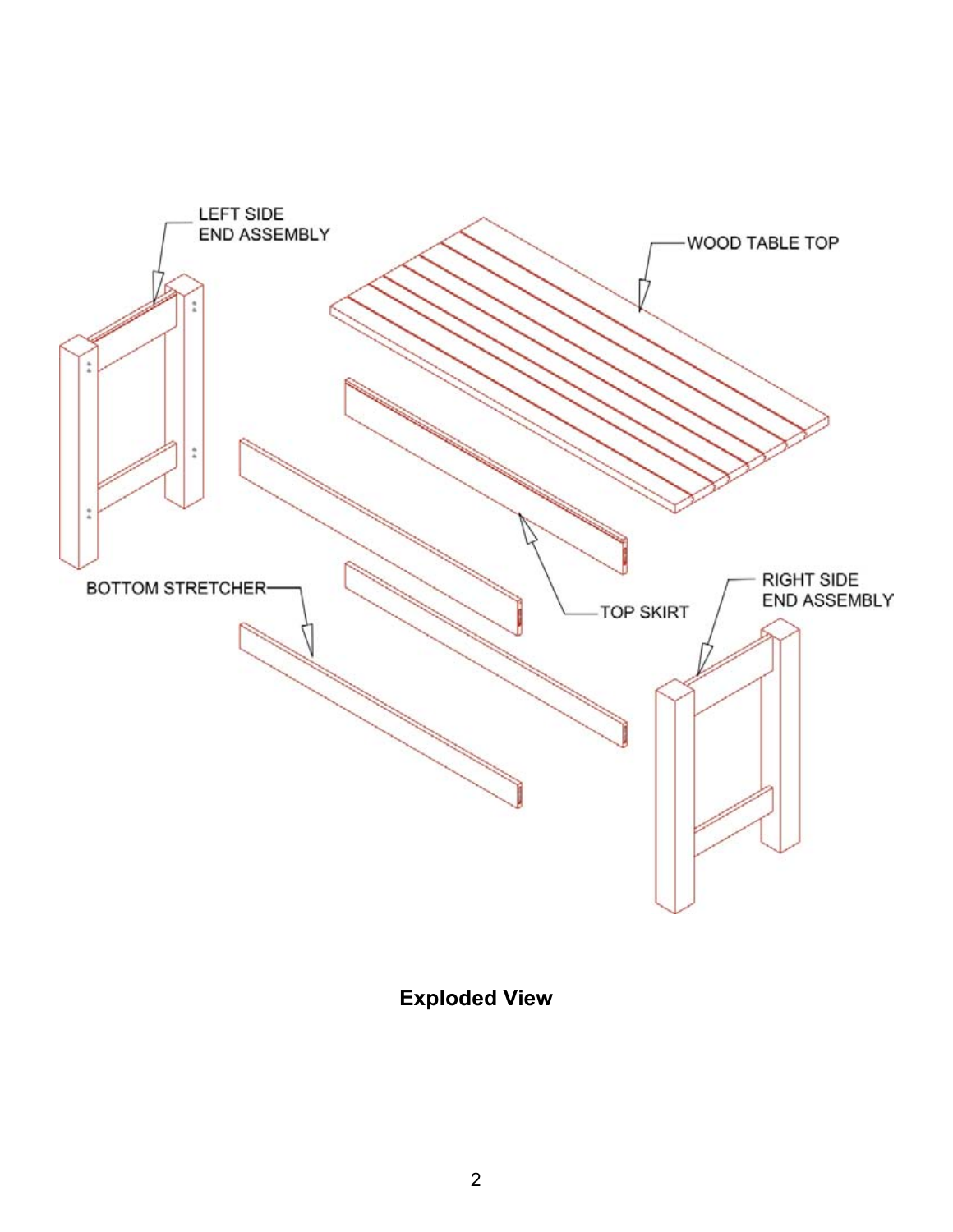**Note: It is recommended to have two people put this table together. One to mallet the stretcher or skirt into place and the other to hold the ends steady.**

**Step 1** The two end assemblies already have your connector studs attached and your bottom stretchers and top skirts have the mod-eez clip already inserted. To connect your end assemblies and stretchers, and later, your top skirts, place the connector studs into the mod-eez clip.



Close-up view of your connector studs going into the mod-eez clip.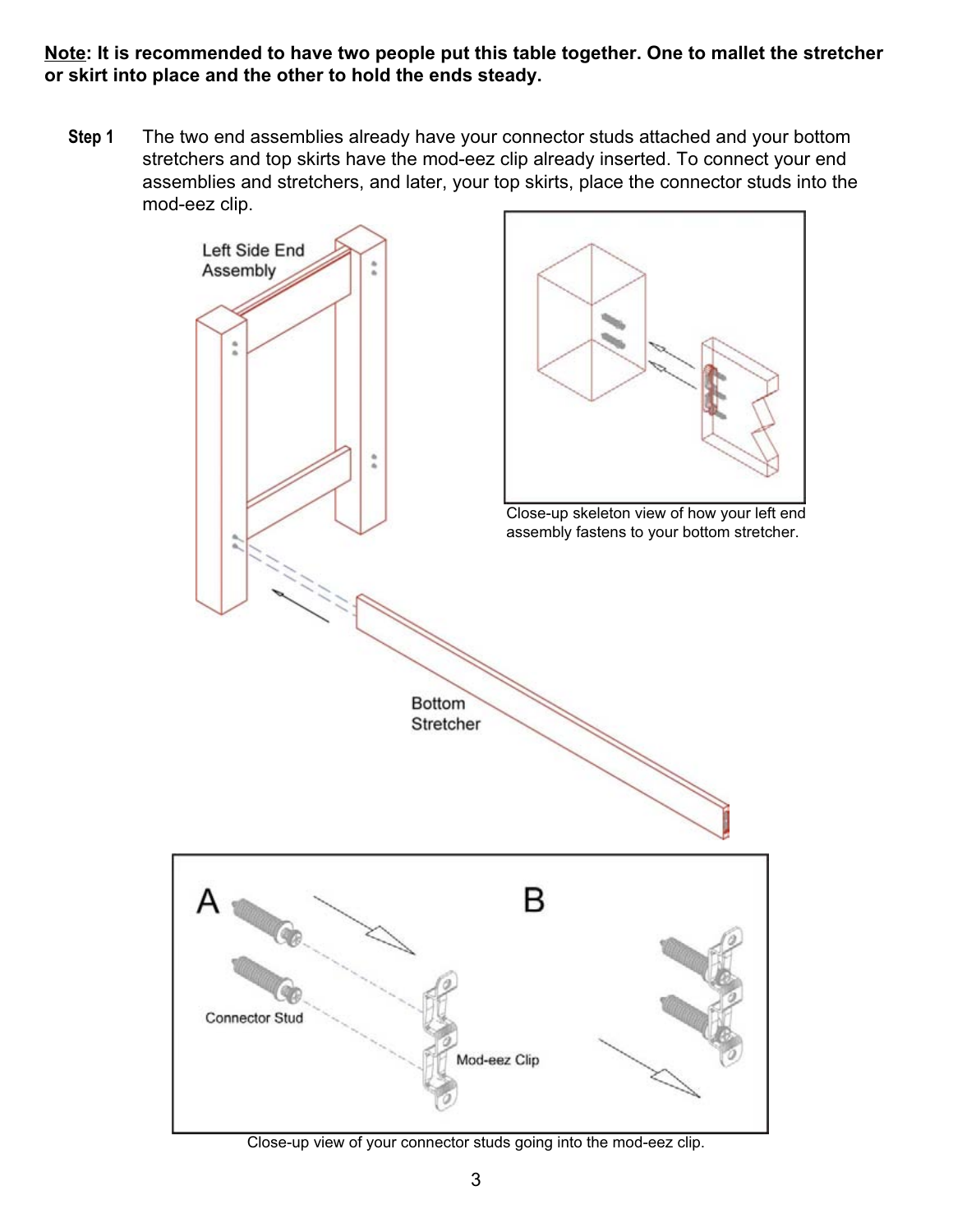**Step 2** Once your connector studs are in the clip, mallet your stretcher down to lock the connector studs into the mod-eez clip.



The mod-eez clip moves down over the studs to lock into place.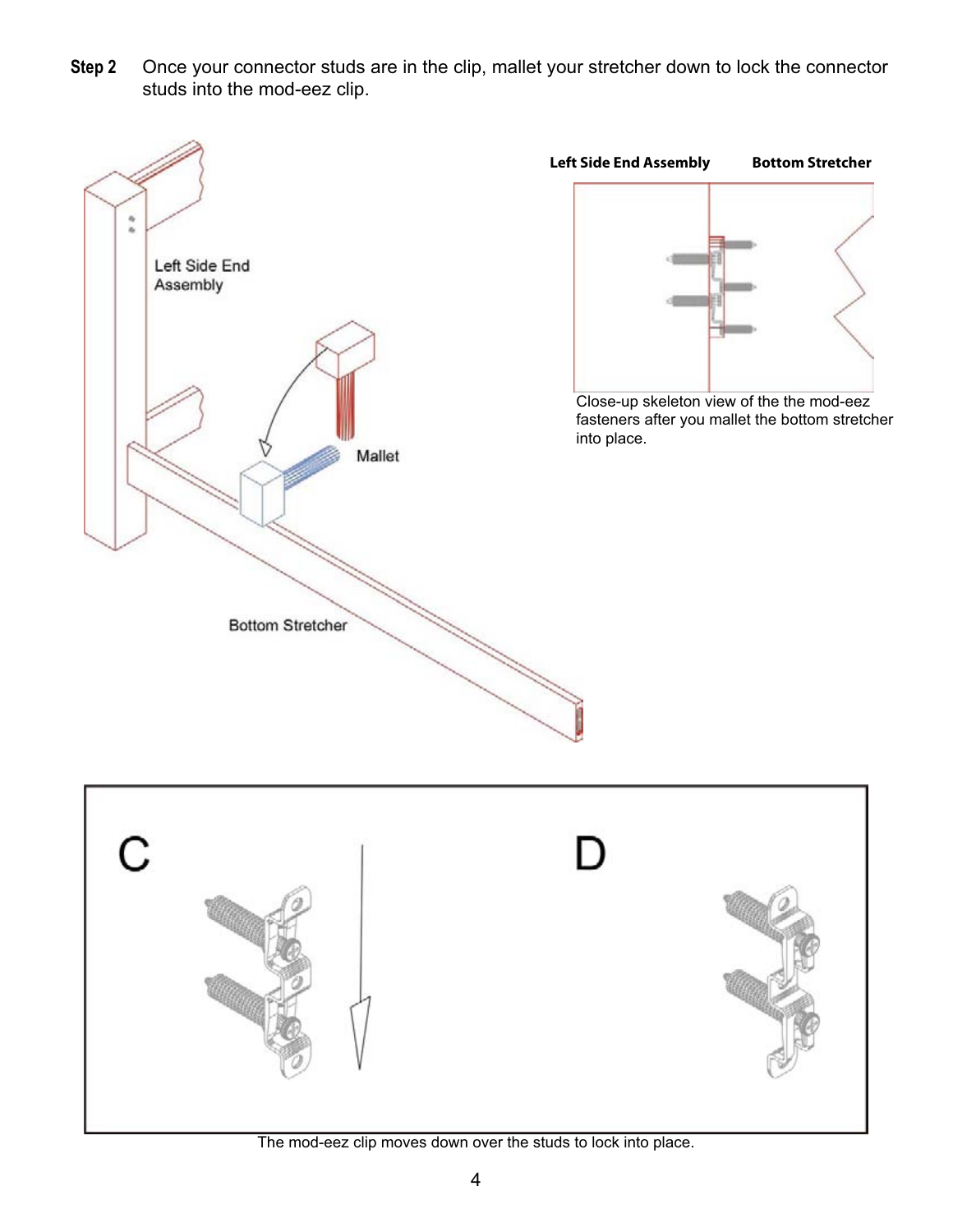Repeat steps 1 and 2 for the remaining bottom stretcher and (2) top skirts.

**Step 3** It is recommended to asttach the stretchers to one side end assembly at a time and repeat with the remaining side end assembly.

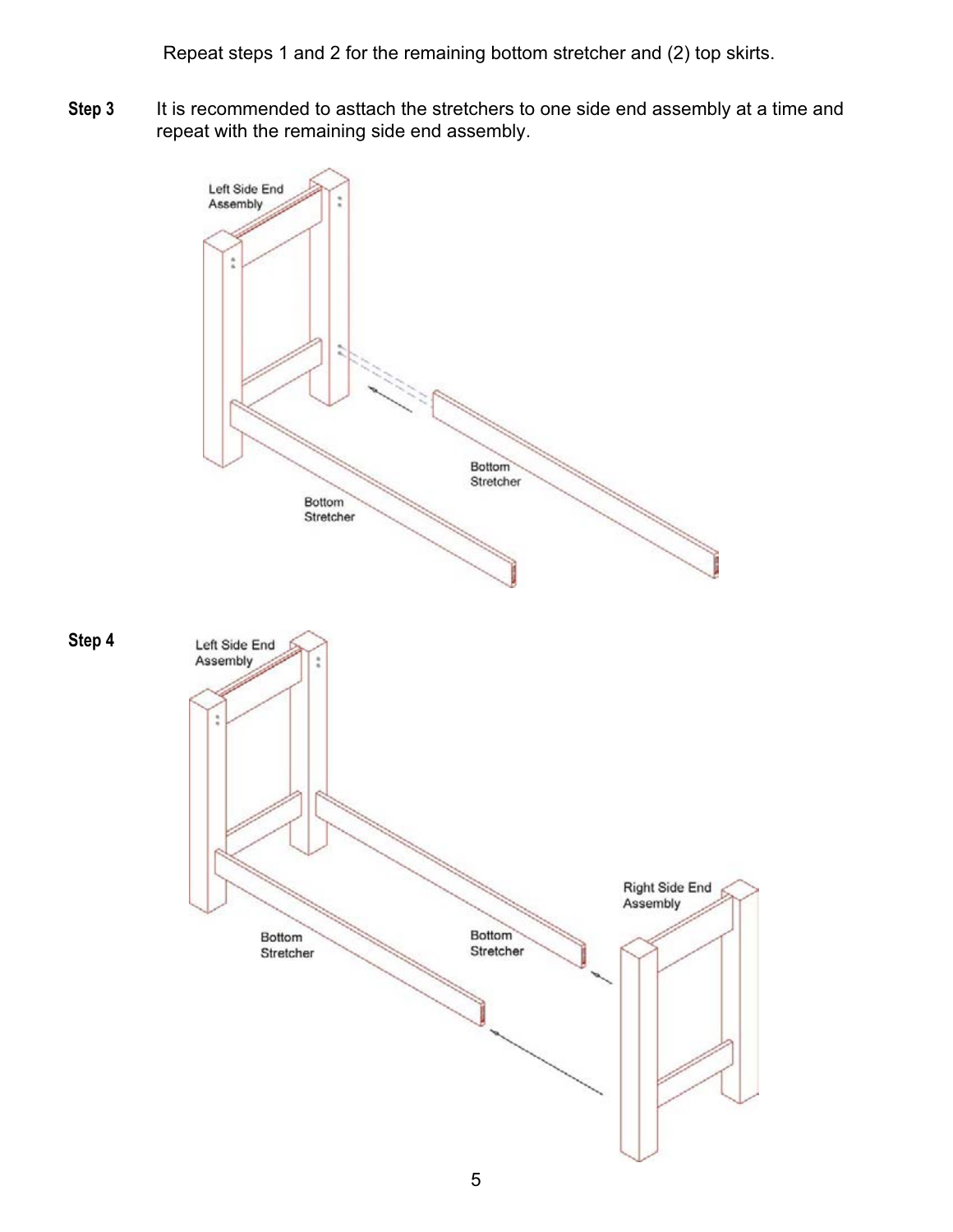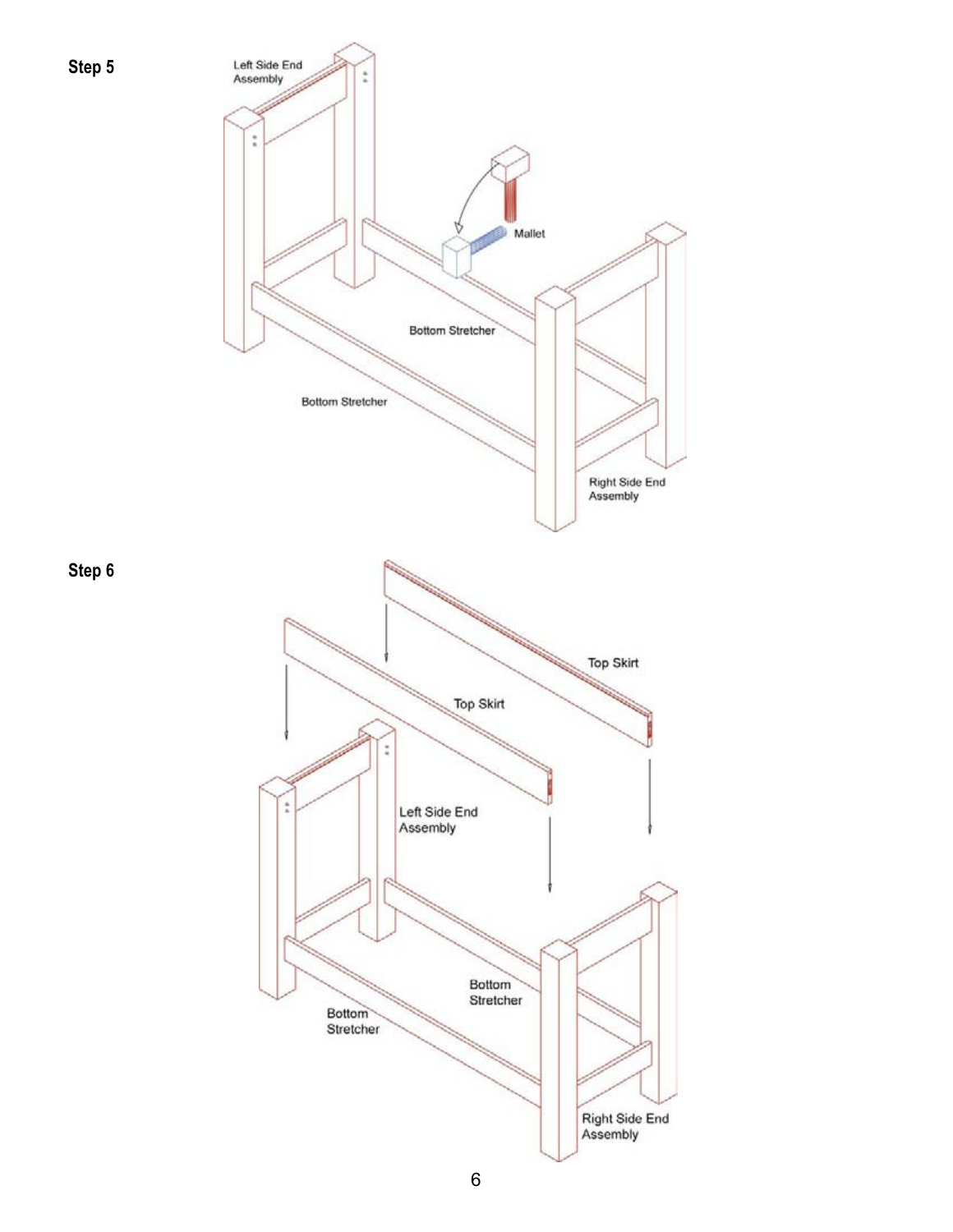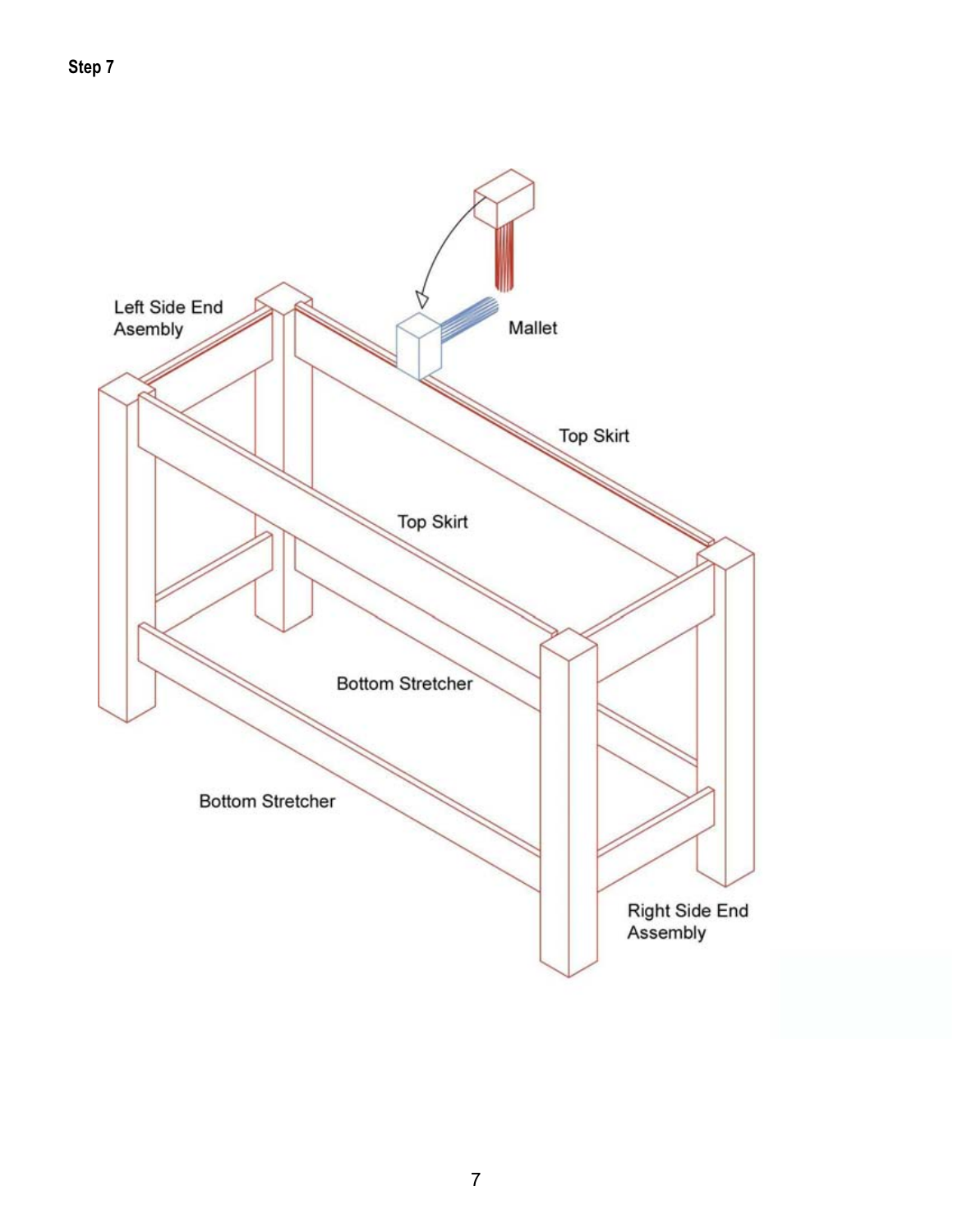Place the table top directly over the completed table base with the pre-attached brackets Step 8 Flace the tab

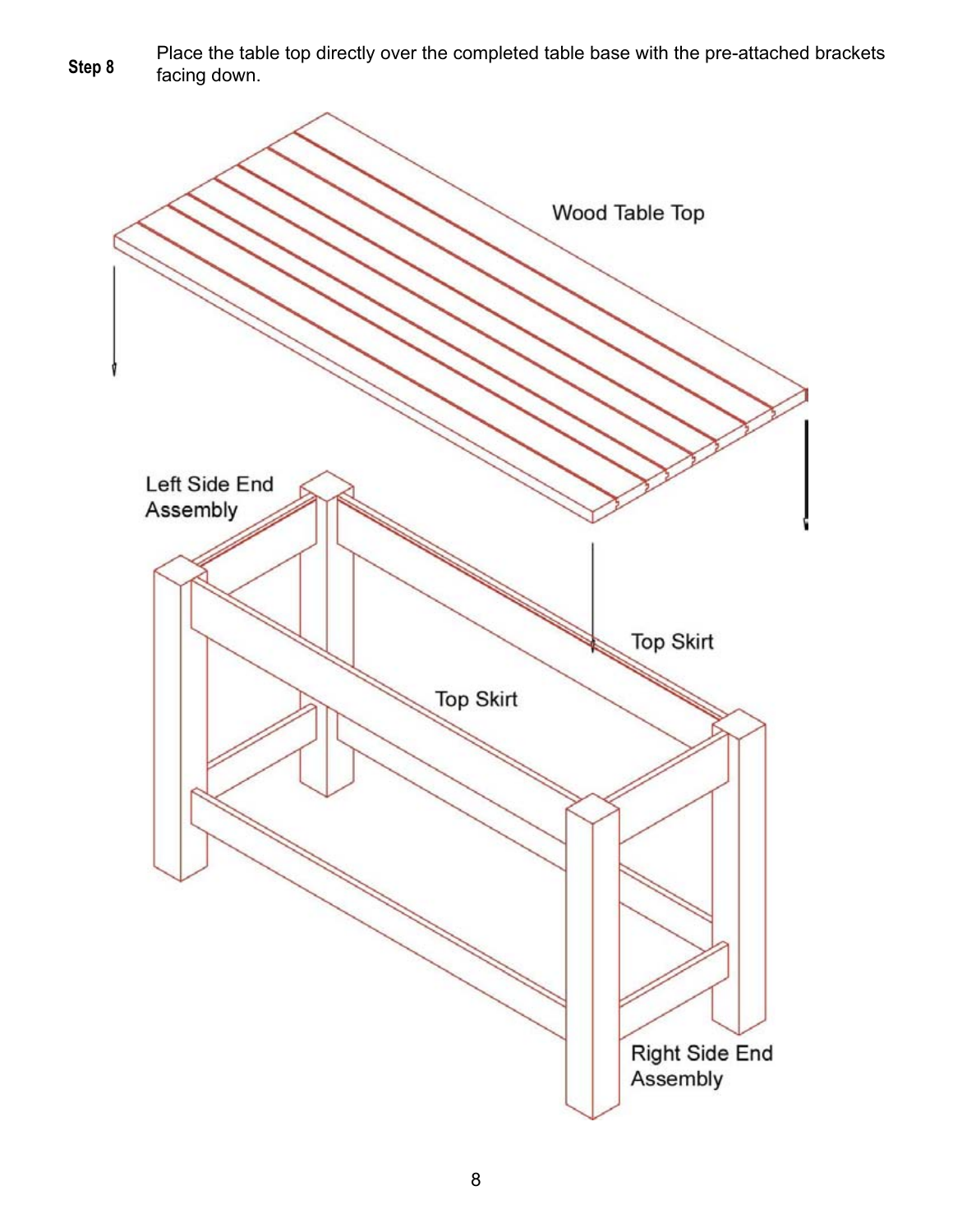

The brackets, which are already attached to the under side of your tabletop, turn and slide into the grooves on your top skirt, as shown above. From underneath the table, secure the brackets into place by tightening the screw with a screw driver.



A piece of the table top has been taken out for you to see where the bracket turns into the top skirt.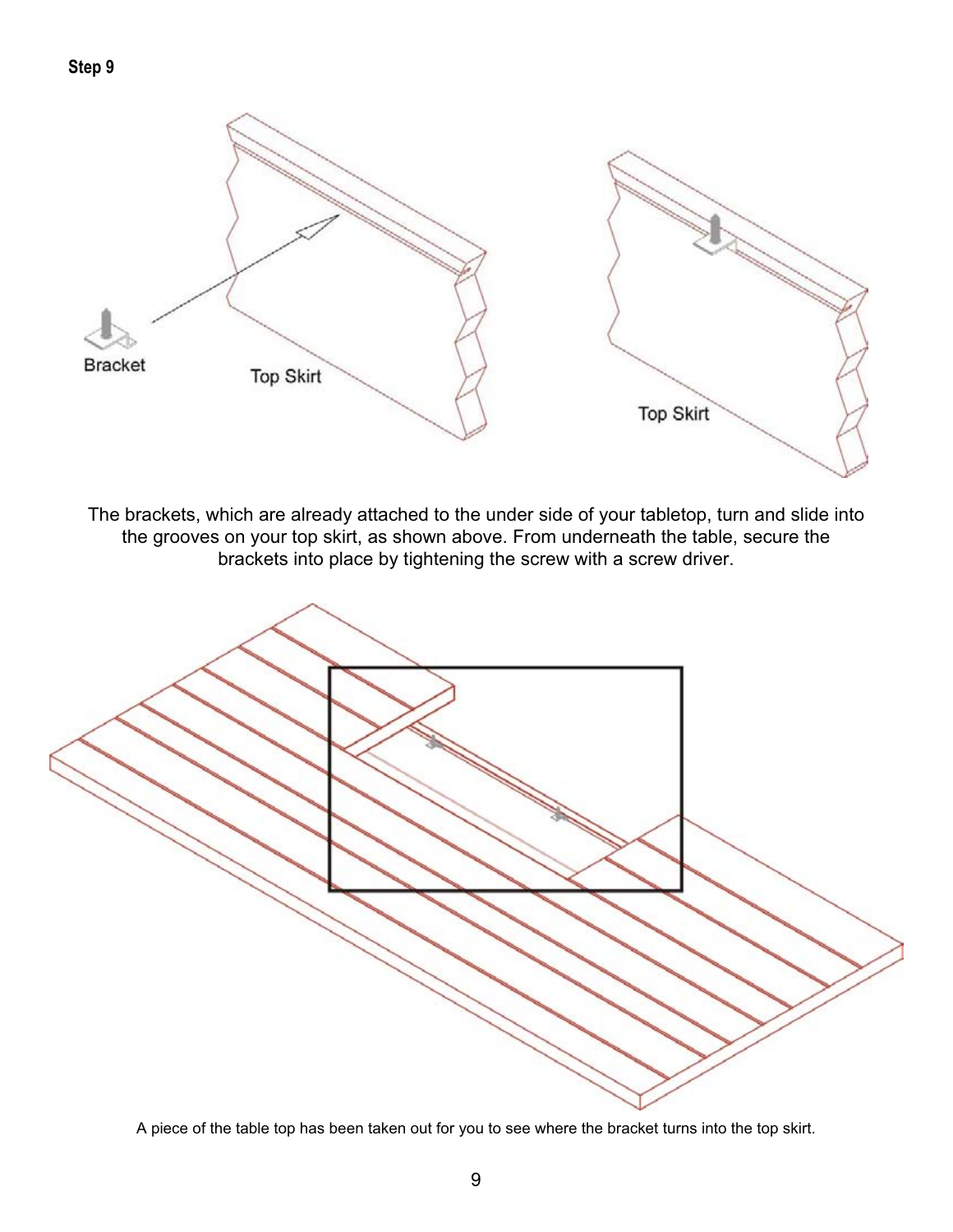

**Finished Table**